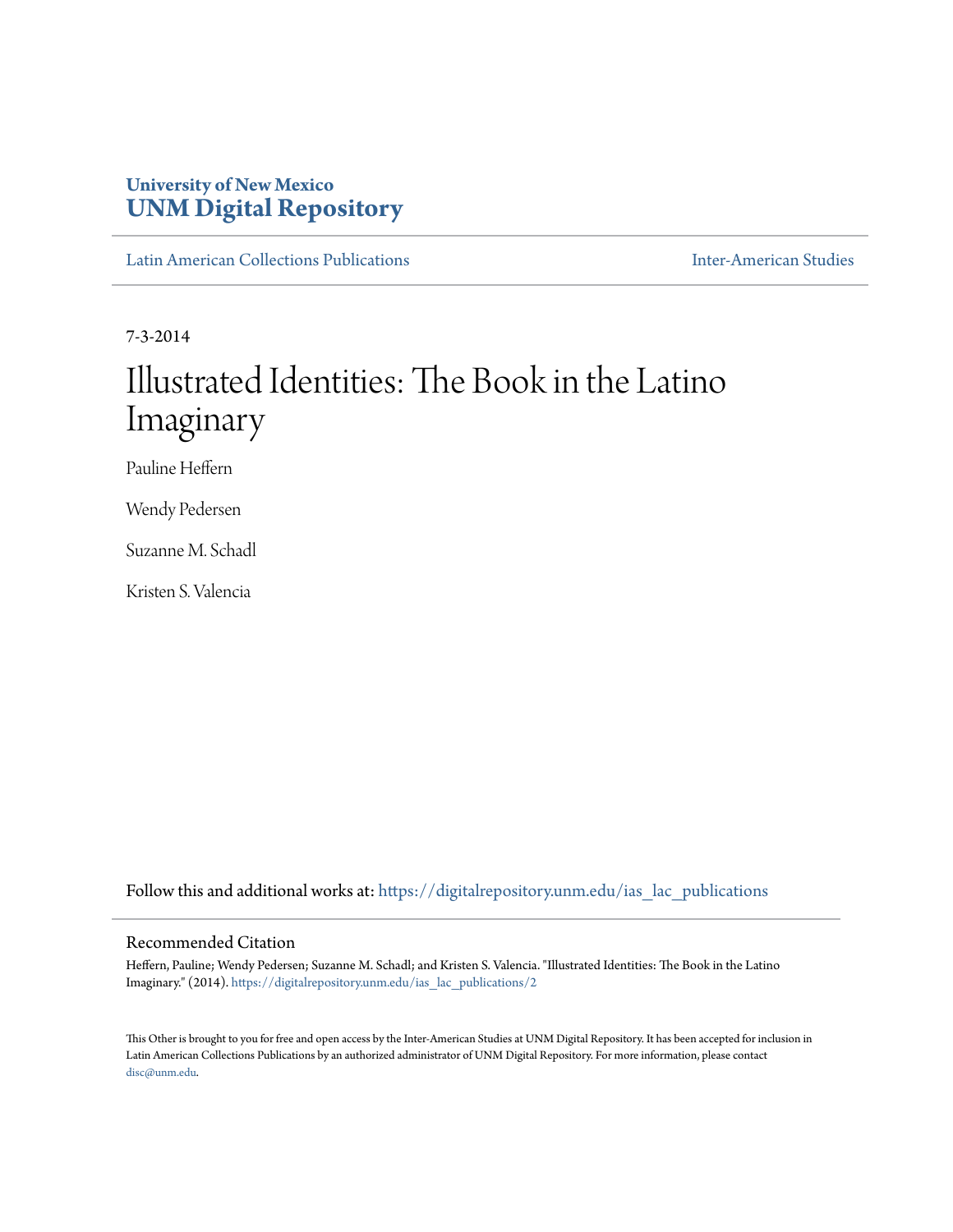## **Title: I***llustrated Identities: The Book in the Latino Imaginary* **Exhibited: March 5-May 5, 2011, Herzstein Latin American Reading Room, Zimmerman Library, UNM Curators: Pauline Heffern, Wendy Pedersen, Suzanne M. Schadl, Kristen Valencia**

*Illustrated Identities: The Book in the Latino Imaginary* examines Latino/a or Chicano/a imaginations as expressed in books that traverse time and space, crossing and doubling back on boundaries that are both physically and culturally inscribed, and also tightly bound within one another. It features creative and critical texts in two distinct spaces.

The first area, just inside the door of the gallery, is designed to appear and serve as a living space. It harkens back to earliest manifestation of Nuyorican Poet's Café, which first embraced and promoted Latino/a, Chicano/a talent in poet Miguel Algarin's living room. The rasquache inspired space in this exhibit welcomes that same spirit of openness and appreciation for Latino/a Chicano/a and Hispano/a works. The book case, end table, treasure chest and chairs welcome the UNM community into the space to read, chat and, more importantly, to share their work and ideas. The space contains pieces from the University Libraries' circulating collections as well as personal items from the homes of Inter-American Studies employees.

The second space, lining the corridor into the Latin American Reading Room, features items from the Center for Southwest Research (CSWR) and Special Collections. These pieces highlight pivotal mentors of Chicano/a and Hispano/a talent in New Mexico, including Rudolfo Anaya, Cecilio García-Camarillo and Delilah Montoya, a photographer and printmaker whose increasingly well-recognized *Codex Delilah, Six Deer: A Journey From Mechica to Chicana,* on display in this exhibit, follows the Chicana protagonist from Southern Mexico to Aztlán, which she situates within Albuquerque's Sandia Mountains.

The broad success of Rudolfo Anaya's novel *Bless Me Ultima,* published twenty years earlier than Delilah's Codex*,* propelled Anaya to the forefront of the Latino/Chicano literary movement. Anaya encouraged New Mexican writers and introduced his students and his community to Chicano/a literature and criticism. In 1997, he and his wife Patricia, inaugurated the annual presentation of the *C*rítica *Nueva* Award, established to recognize the foremost scholars in Chicano/a literary criticism. The most recent recipient, Nicolás Kanellos, worked with the U.S. Hispanic Literary Heritage Recovery Project, which is now partially available in the Arte Público database.

Anaya was not alone in his generous support for Chicano/a literature and criticism in New Mexico. Cecilio García-Camarillo, a noted a Chicano activist and publisher of Chicano/a works, also worked within New Mexico to draw attention to Chicano/a literature and performing arts. Garcia-Camarillo's radio program *Espejos de Aztlán* (Mirrors of Aztlán) and his work with *La Compañía de Teatro de Albuquerque* invigorated the Chicano/a arts movement in New Mexico. García-Camarillo's work also addressed the complexities he recognized in Chicano/a communities throughout New Mexico and the United States.

His and Delilah Montoya's artist book *Crickets in My Mind*, also on display in this exhibit, celebrates complexity and community in varied ways. This manifestation of literary and artistic *Rasquachismo, a Chicano/a appropriated form that* uses whatever materials the artists has on hand, defies simplistic classifications of text. The book itself is bound with horsetail donated by the Navajo Reservation and the Abeyta Ranch in Las Vegas, New Mexico. The paper too is derived from human hair, including that of the artist and several friends.